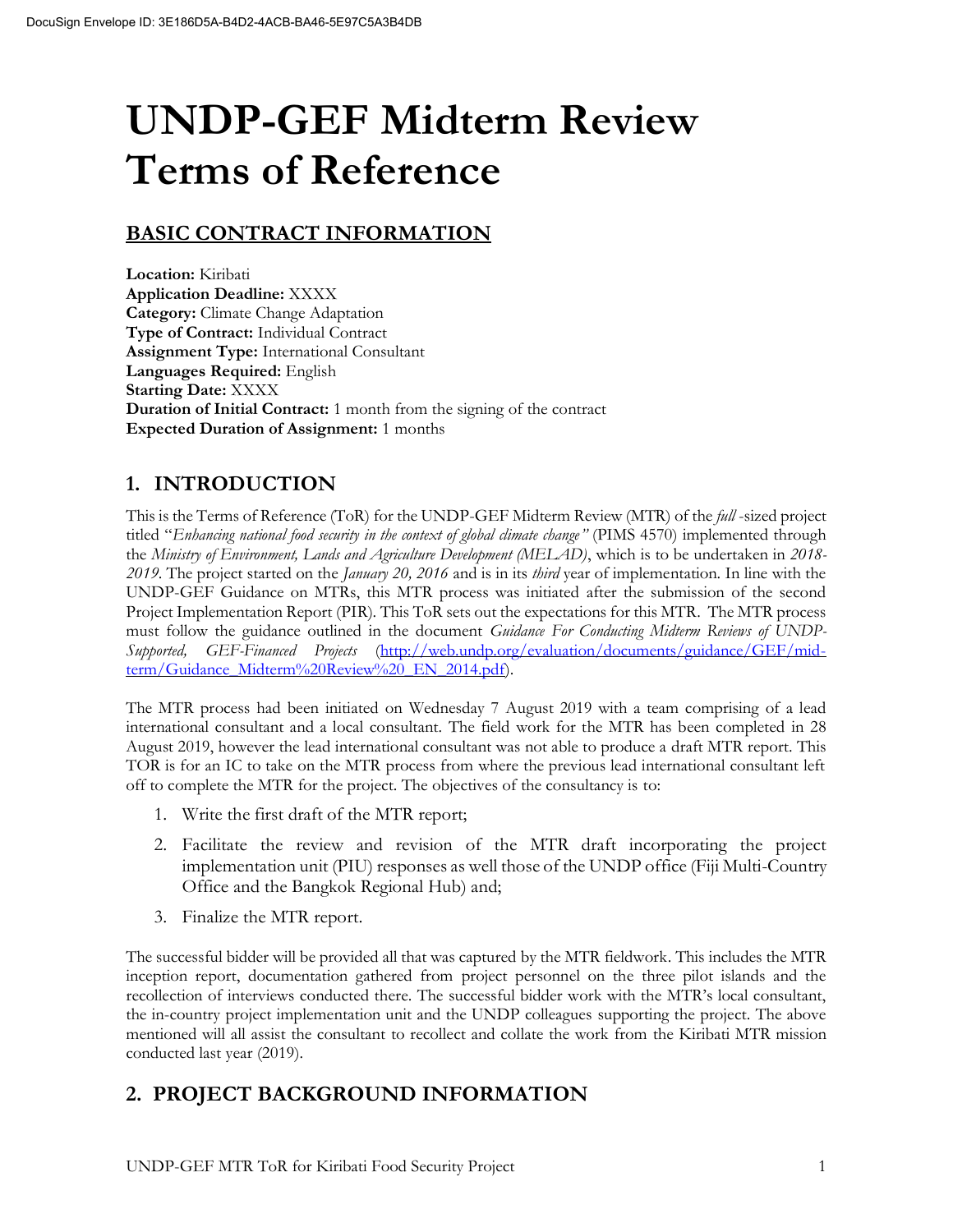The project was designed with the objective to build the adaptive capacity of vulnerable Kiribati communities to ensure food security under conditions of climate change. To address these challenges and reach the project's objective, the project supports the realization of two components and related activities. Both components will be closely aligned so that national and site-based activities are designed to build synergies, increase awareness, and generate much more informed and strategic use of natural resources so that ecosystem integrity is able to continue to function as the foundation of food security needs. Under Component One, the project will assist Kiribati to address urgent institutional capacity building needs primarily on the national level. This will include helping to set in place an improved regulatory environment, strengthened institutional planning and policy frameworks, and generation of data required to support informed decision-making.

Under Component Two, the project will assist Kiribati to address climate change vulnerabilities by implementing and demonstrating community-based adaptation measures. The project will work on a select number of atolls to set in place models for land and lagoon resources management that is predicated upon informed planning and management processes. The general awareness of rural communities regarding fisheries management and climate change impacts will be increased. Community-based monitoring systems will be established. This will be used to inform decision-making, serve as an early warning system for climate change impacts, and be linked to island-wide vulnerability assessments. The monitoring system will linked to national level programming so that national level decision-making benefits from more broad-based information sources. The project will support the generation, adoption, and implementation of model council by-laws designed to be ecosystem inclusive and enhance ecosystem integrity. This will include model regulations for the management of fisheries, including permit and reporting mechanisms for both subsistence, commercial and tourism use of lagoon resources. The project will work with extension officers responsible for both agriculture and fisheries resources. This will include building the capacities of officers, responsible government agencies, island councils, and rural stakeholders through formal training programs utilizing fisheries field schools. Model programs for more sustainable and climate resilient practices will be tested, assessed, and ready for national replication.

All project activity will target the reduction of food security issues by setting in place capacities required for local communities to maintain and enhance ecosystem integrity. By project close, Kiribati should have operational models showing that food security, ecosystem integrity and climate change resilience can be enhanced through improved management approaches.

The project will be implemented on the islands of Abemama, Nonouti, South Tarawa, and Maiana. Each island selected represents a unique opportunity to address food security and climate change resilience improvements.

The project has a life span of 5 years and started when the ProDoc was signed on 20 January 2016. It has a total budget of USD 11,586,210 comprising of a grant from LDCF of \$4,446,210, UNDP resources of \$140,000 and co-finance from the Government of Kiribati of \$7,000,000.

The implementing partner for the project is the Ministry of Environment, Lands and Agriculture Development and the Ministry of Fisheries and Marine Resources being a primary national-level stakeholder for technical issues. Further Government partners and stakeholders include the Kiribati National Tourism Office, Ministry of Internal Affairs and Culture, Kiribati Meteorological Service and the Ministry of Commerce.

## **3. OBJECTIVES OF THE MTR**

The MTR will assess progress towards the achievement of the project objectives and outcomes as specified in the Project Document, and assess early signs of project success or failure with the goal of identifying the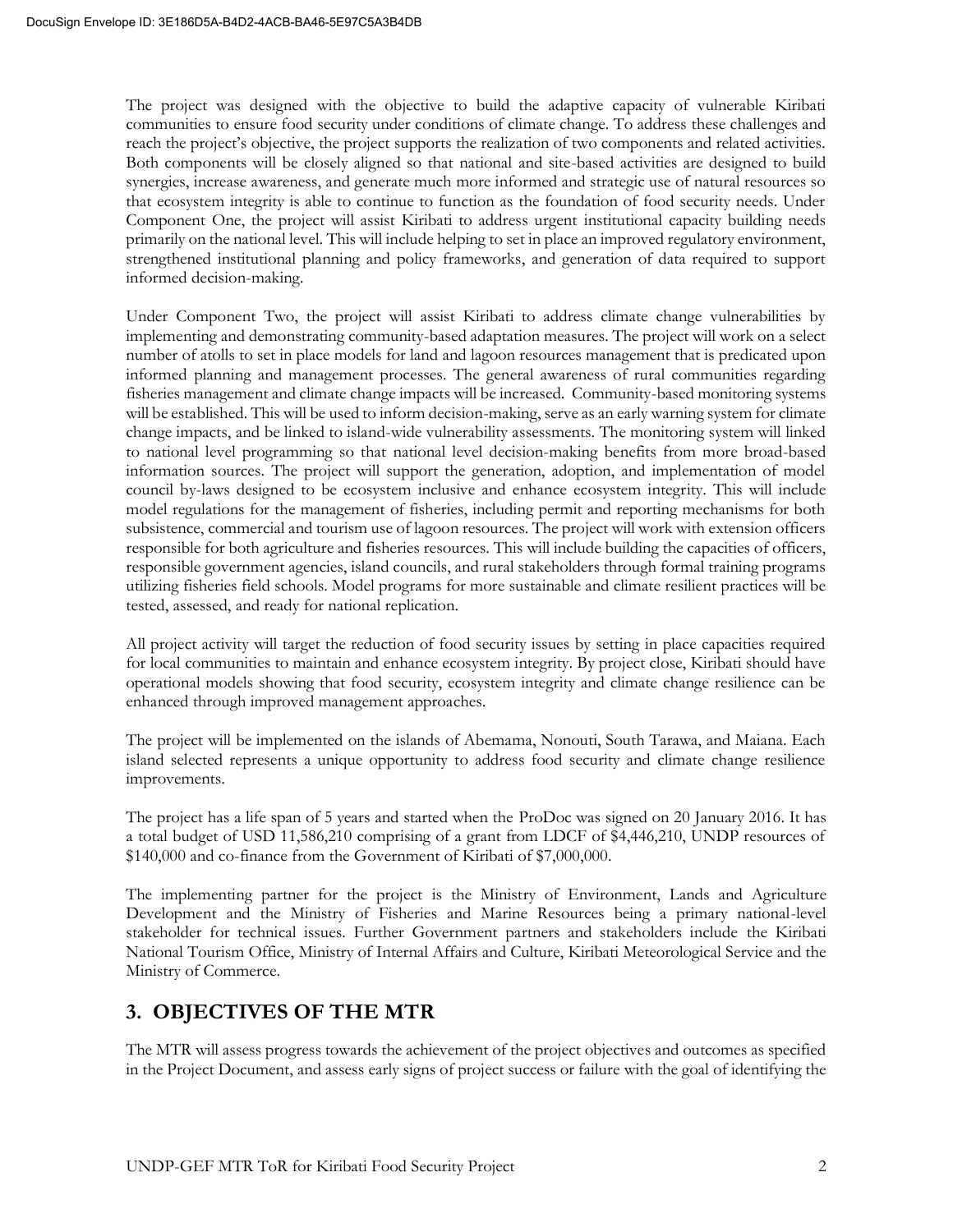necessary changes to be made in order to set the project on-track to achieve its intended results. The MTR will also review the project's strategy, its risks to sustainability.

## **4. MTR APPROACH & METHODOLOGY**

The MTR must provide evidence-based information that is credible, reliable and useful. The MTR team will review all relevant sources of information including documents prepared during the preparation phase (i.e. PIF, UNDP Initiation Plan, UNDP Environmental & Social Safeguard Policy, the Project Document, project reports including Annual Project Review/PIRs, project budget revisions, lesson learned reports, national strategic and legal documents, and any other materials that the team considers useful for this evidence-based review). The MTR team will review the baseline GEF focal area Tracking Tool submitted to the GEF at CEO endorsement, and the midterm GEF focal area Tracking Tool that must be completed before the MTR field mission begins.

The MTR team is expected to follow a collaborative and participatory approach<sup>1</sup> ensuring close engagement with the Project Team, government counterparts (the GEF Operational Focal Point), the UNDP Country Office(s), UNDP-GEF Regional Technical Advisers, and other key stakeholders.

Engagement of stakeholders is vital to a successful MTR.<sup>2</sup> Stakeholder involvement should include interviews with stakeholders who have project responsibilities, including but not limited to UNDP Fiji Pacific Office, UNDP Bangkok Regional Hub, Government executing agencies, senior officials and task team/ component leaders, key experts and consultants in the subject area, Project Board, project stakeholders, academia, local government and CSOs, etc. Additionally, the MTR team is expected to conduct field missions to South Tarawa, including the following project sites Abemama, Nonouti, South Tarawa, and Maiana.

The final MTR report should describe the full MTR approach taken and the rationale for the approach making explicit the underlying assumptions, challenges, strengths and weaknesses about the methods and approach of the review.

# **5. DETAILED SCOPE OF THE MTR**

The MTR team will assess the following four categories of project progress. See the *Guidance For Conducting Midterm Reviews of UNDP-Supported, GEF-Financed Projects* for extended descriptions. [\(http://web.undp.org/evaluation/documents/guidance/GEF/mid](http://web.undp.org/evaluation/documents/guidance/GEF/mid-term/Guidance_Midterm%20Review%20_EN_2014.pdf)[term/Guidance\\_Midterm%20Review%20\\_EN\\_2014.pdf\)](http://web.undp.org/evaluation/documents/guidance/GEF/mid-term/Guidance_Midterm%20Review%20_EN_2014.pdf)

## **i. Project Strategy**

Project design:

- Review the problem addressed by the project and the underlying assumptions. Review the effect of any incorrect assumptions or changes to the context to achieving the project results as outlined in the Project Document.
- Review the relevance of the project strategy and assess whether it provides the most effective route towards expected/intended results. Were lessons from other relevant projects properly incorporated into the project design?

<sup>&</sup>lt;sup>1</sup> For ideas on innovative and participatory Monitoring and Evaluation strategies and techniques, see UNDP Discussion Paper: [Innovations in Monitoring & Evaluating Results,](http://www.undp.org/content/undp/en/home/librarypage/capacity-building/discussion-paper--innovations-in-monitoring---evaluating-results/) 05 Nov 2013.

<sup>&</sup>lt;sup>2</sup> For more stakeholder engagement in the M&E process, see the UNDP Handbook on Planning, Monitoring and Evaluating for [Development Results,](http://www.undg.org/docs/11653/UNDP-PME-Handbook-(2009).pdf) Chapter 3, pg. 93.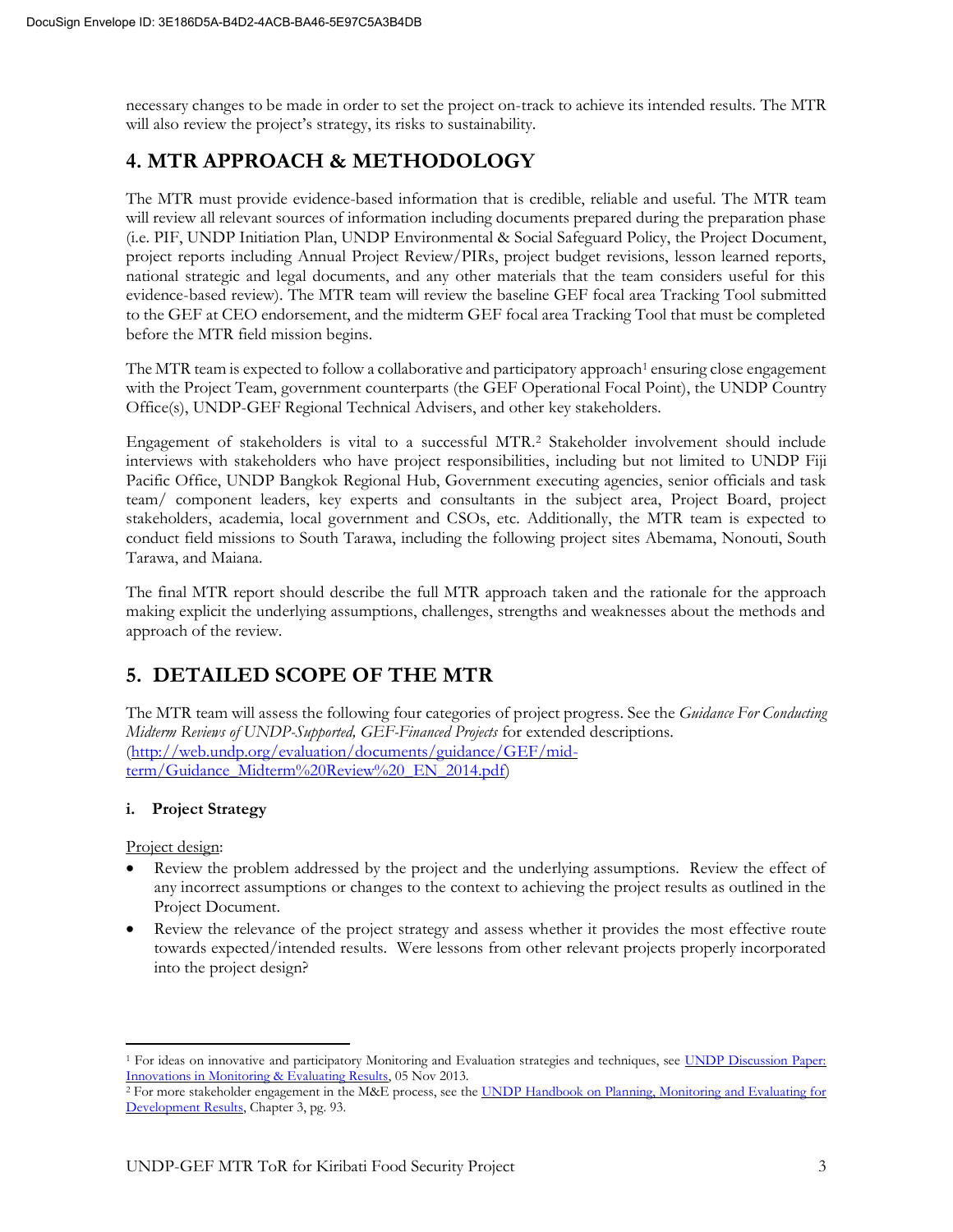- Review how the project addresses country priorities. Review country ownership. Was the project concept in line with the national sector development priorities and plans of the country (or of participating countries in the case of multi-country projects)?
- Review decision-making processes: were perspectives of those who would be affected by project decisions, those who could affect the outcomes, and those who could contribute information or other resources to the process, taken into account during project design processes?
- Review the extent to which relevant gender issues were raised in the project design. See Annex 9 of *Guidance For Conducting Midterm Reviews of UNDP-Supported, GEF-Financed Projects* for further guidelines.
- If there are major areas of concern, recommend areas for improvement.

#### Results Framework/Logframe:

- Undertake a critical analysis of the project's logframe indicators and targets, assess how "SMART" the midterm and end-of-project targets are (Specific, Measurable, Attainable, Relevant, Time-bound), and suggest specific amendments/revisions to the targets and indicators as necessary.
- Are the project's objectives and outcomes or components clear, practical, and feasible within its time frame?
- Examine if progress so far has led to, or could in the future catalyse beneficial development effects (i.e. income generation, gender equality and women's empowerment, improved governance etc...) that should be included in the project results framework and monitored on an annual basis.
- Ensure broader development and gender aspects of the project are being monitored effectively. Develop and recommend SMART 'development' indicators, including sex-disaggregated indicators and indicators that capture development benefits.

## **ii. Progress Towards Results**

Progress Towards Outcomes Analysis:

• Review the logframe indicators against progress made towards the end-of-project targets using the Progress Towards Results Matrix and following the *Guidance For Conducting Midterm Reviews of UNDP-Supported, GEF-Financed Projects*; colour code progress in a "traffic light system" based on the level of progress achieved; assign a rating on progress for each outcome; make recommendations from the areas marked as "Not on target to be achieved" (red).

| Project<br>Strategy | Indicator <sup>3</sup>        | <b>Baseline</b><br>Level <sup>4</sup> | Level in 1st<br>PIR (self-<br>reported) | Midterm<br>Target <sup>5</sup> | End-of-<br>project<br>Target | Midterm<br>Level &<br>Assessment <sup>6</sup> | Achievement<br>Rating <sup>7</sup> | Justification<br>for Rating |
|---------------------|-------------------------------|---------------------------------------|-----------------------------------------|--------------------------------|------------------------------|-----------------------------------------------|------------------------------------|-----------------------------|
| Objective:          | Indicator (if<br>applicable): |                                       |                                         |                                |                              |                                               |                                    |                             |
| Outcome 1:          | Indicator 1:                  |                                       |                                         |                                |                              |                                               |                                    |                             |
|                     | Indicator 2:                  |                                       |                                         |                                |                              |                                               |                                    |                             |
| <b>Outcome 2:</b>   | Indicator 3:                  |                                       |                                         |                                |                              |                                               |                                    |                             |
|                     | Indicator 4:                  |                                       |                                         |                                |                              |                                               |                                    |                             |
|                     | Etc.                          |                                       |                                         |                                |                              |                                               |                                    |                             |
| Etc.                |                               |                                       |                                         |                                |                              |                                               |                                    |                             |

| Table. Progress Towards Results Matrix (Achievement of outcomes against End-of-project Targets) |  |
|-------------------------------------------------------------------------------------------------|--|
|-------------------------------------------------------------------------------------------------|--|

#### **Indicator Assessment Key**

Green= Achieved Yellow= On target to be achieved Red= Not on target to be achieved

<sup>3</sup> Populate with data from the Logframe and scorecards

<sup>4</sup> Populate with data from the Project Document

<sup>5</sup> If available

<sup>6</sup> Colour code this column only

<sup>7</sup> Use the 6 point Progress Towards Results Rating Scale: HS, S, MS, MU, U, HU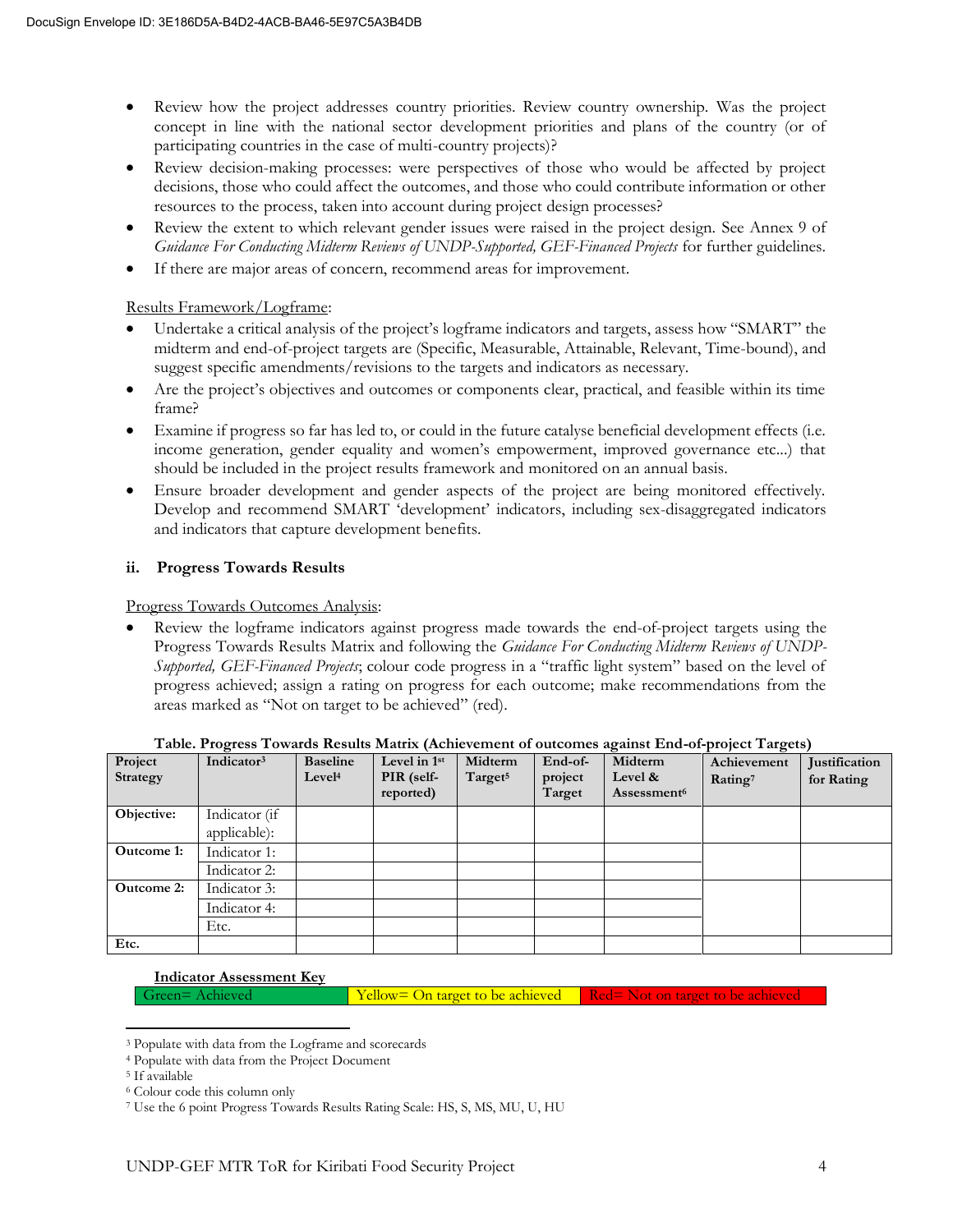In addition to the progress towards outcomes analysis:

- Compare and analyse the GEF Tracking Tool at the Baseline with the one completed right before the Midterm Review.
- Identify remaining barriers to achieving the project objective in the remainder of the project.
- By reviewing the aspects of the project that have already been successful, identify ways in which the project can further expand these benefits.

#### **iii. Project Implementation and Adaptive Management**

#### Management Arrangements:

- Review overall effectiveness of project management as outlined in the Project Document. Have changes been made and are they effective? Are responsibilities and reporting lines clear? Is decisionmaking transparent and undertaken in a timely manner? Recommend areas for improvement.
- Review the quality of execution of the Executing Agency/Implementing Partner(s) and recommend areas for improvement.
- Review the quality of support provided by the GEF Partner Agency (UNDP) and recommend areas for improvement.

#### Work Planning:

- Review any delays in project start-up and implementation, identify the causes and examine if they have been resolved.
- Are work-planning processes results-based? If not, suggest ways to re-orientate work planning to focus on results?
- Examine the use of the project's results framework/logframe as a management tool and review any changes made to it since project start.

## Finance and co-finance:

- Consider the financial management of the project, with specific reference to the cost-effectiveness of interventions.
- Review the changes to fund allocations as a result of budget revisions and assess the appropriateness and relevance of such revisions.
- Does the project have the appropriate financial controls, including reporting and planning, that allow management to make informed decisions regarding the budget and allow for timely flow of funds?
- Informed by the co-financing monitoring table to be filled out, provide commentary on co-financing: is co-financing being used strategically to help the objectives of the project? Is the Project Team meeting with all co-financing partners regularly in order to align financing priorities and annual work plans?

#### Project-level Monitoring and Evaluation Systems:

- Review the monitoring tools currently being used: Do they provide the necessary information? Do they involve key partners? Are they aligned or mainstreamed with national systems? Do they use existing information? Are they efficient? Are they cost-effective? Are additional tools required? How could they be made more participatory and inclusive?
- Examine the financial management of the project monitoring and evaluation budget. Are sufficient resources being allocated to monitoring and evaluation? Are these resources being allocated effectively?

#### Stakeholder Engagement: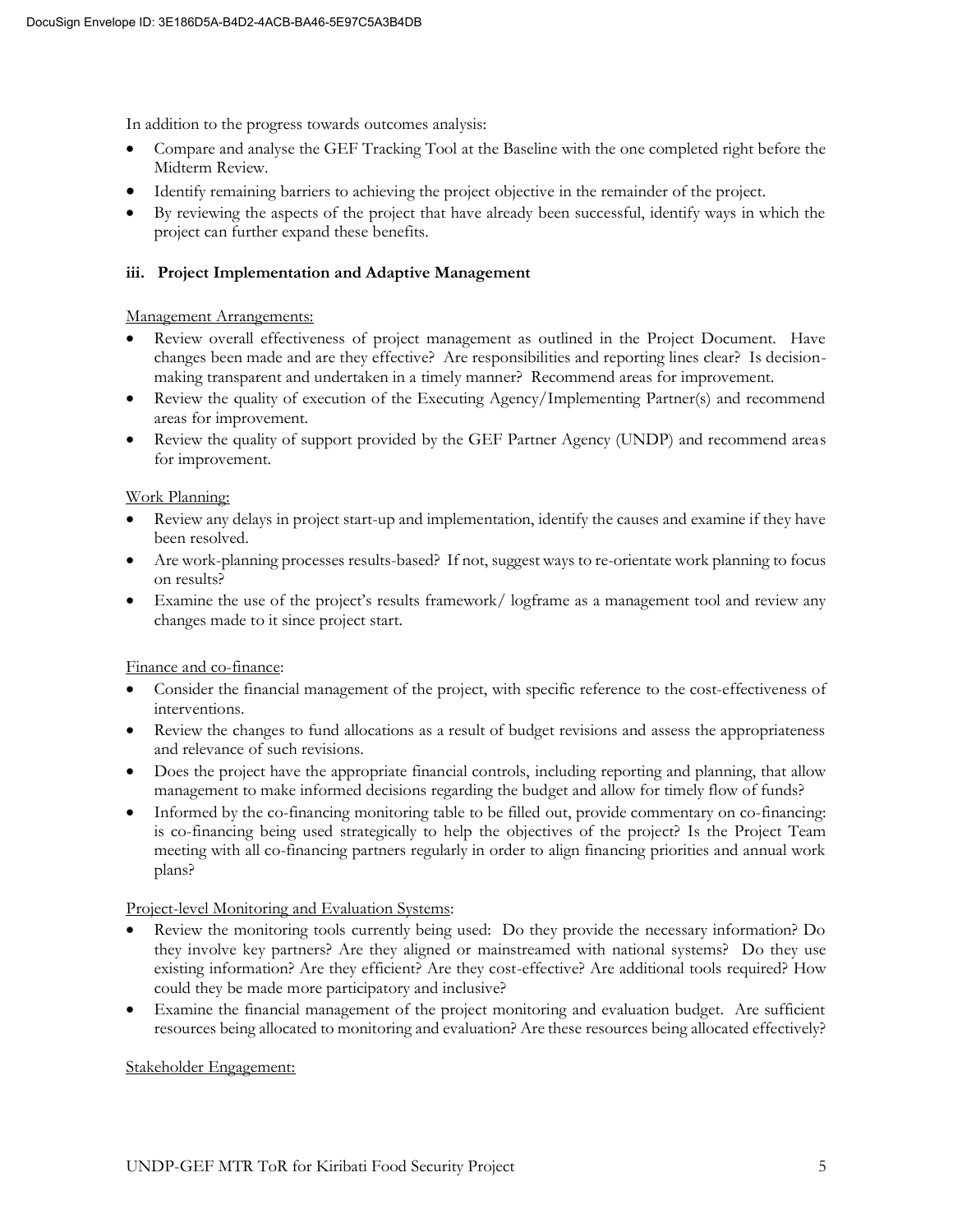- Project management: Has the project developed and leveraged the necessary and appropriate partnerships with direct and tangential stakeholders?
- Participation and country-driven processes: Do local and national government stakeholders support the objectives of the project? Do they continue to have an active role in project decision-making that supports efficient and effective project implementation?
- Participation and public awareness: To what extent has stakeholder involvement and public awareness contributed to the progress towards achievement of project objectives?

#### Reporting:

- Assess how adaptive management changes have been reported by the project management and shared with the Project Board.
- Assess how well the Project Team and partners undertake and fulfil GEF reporting requirements (i.e. how have they addressed poorly-rated PIRs, if applicable?)
- Assess how lessons derived from the adaptive management process have been documented, shared with key partners and internalized by partners.

#### Communications:

- Review internal project communication with stakeholders: Is communication regular and effective? Are there key stakeholders left out of communication? Are there feedback mechanisms when communication is received? Does this communication with stakeholders contribute to their awareness of project outcomes and activities and investment in the sustainability of project results?
- Review external project communication: Are proper means of communication established or being established to express the project progress and intended impact to the public (is there a web presence, for example? Or did the project implement appropriate outreach and public awareness campaigns?)
- For reporting purposes, write one half-page paragraph that summarizes the project's progress towards results in terms of contribution to sustainable development benefits, as well as global environmental benefits.

## **iv. Sustainability**

- Validate whether the risks identified in the Project Document, Annual Project Review/PIRs and the ATLAS Risk Management Module are the most important and whether the risk ratings applied are appropriate and up to date. If not, explain why.
- In addition, assess the following risks to sustainability:

## Financial risks to sustainability:

What is the likelihood of financial and economic resources not being available once the GEF assistance ends (consider potential resources can be from multiple sources, such as the public and private sectors, income generating activities, and other funding that will be adequate financial resources for sustaining project's outcomes)?

#### Socio-economic risks to sustainability:

• Are there any social or political risks that may jeopardize sustainability of project outcomes? What is the risk that the level of stakeholder ownership (including ownership by governments and other key stakeholders) will be insufficient to allow for the project outcomes/benefits to be sustained? Do the various key stakeholders see that it is in their interest that the project benefits continue to flow? Is there sufficient public / stakeholder awareness in support of the long term objectives of the project? Are lessons learned being documented by the Project Team on a continual basis and shared/ transferred to appropriate parties who could learn from the project and potentially replicate and/or scale it in the future?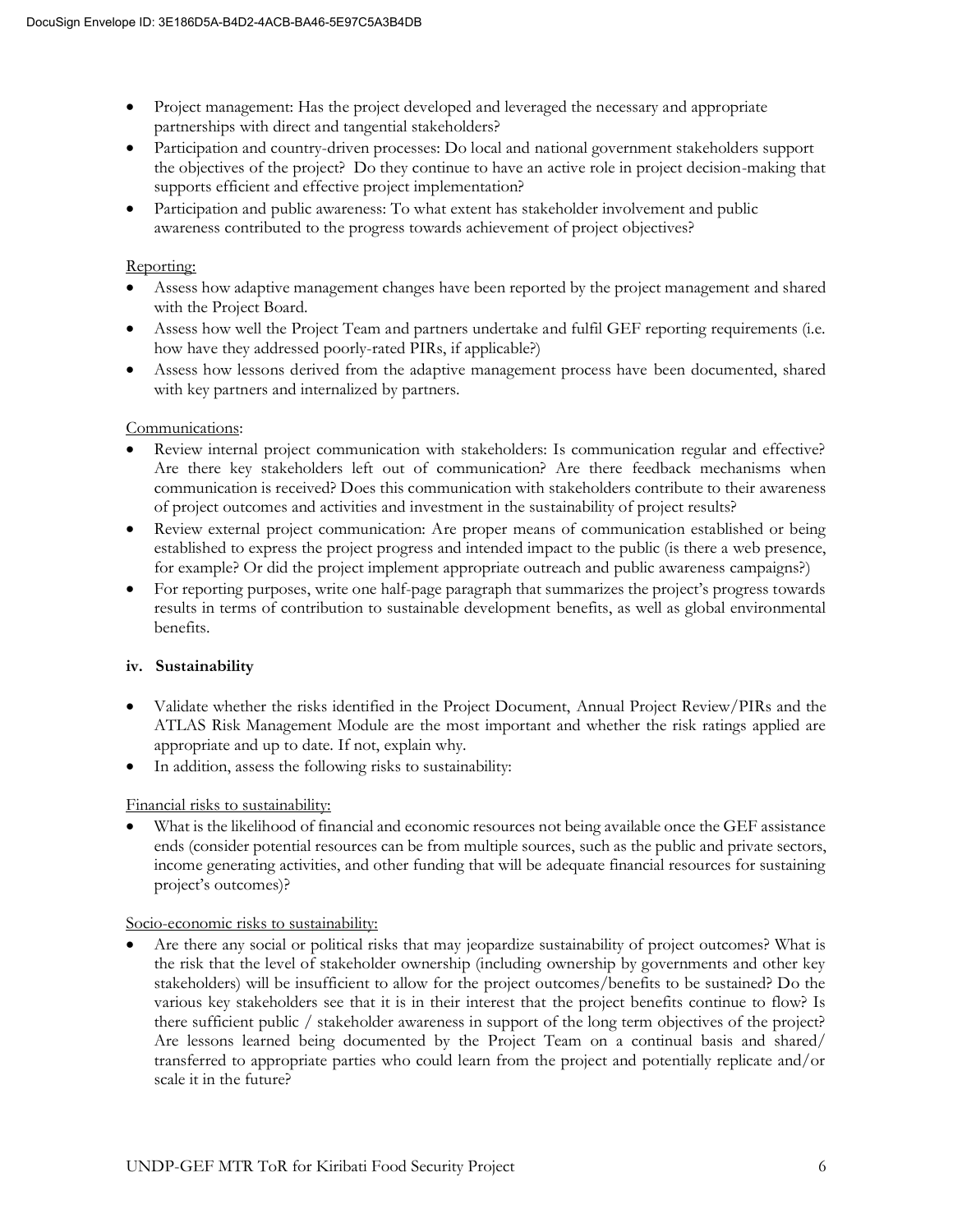Institutional Framework and Governance risks to sustainability:

• Do the legal frameworks, policies, governance structures and processes pose risks that may jeopardize sustenance of project benefits? While assessing this parameter, also consider if the required systems/ mechanisms for accountability, transparency, and technical knowledge transfer are in place.

Environmental risks to sustainability:

Are there any environmental risks that may jeopardize sustenance of project outcomes?

#### **Conclusions & Recommendations**

The MTR team will include a section of the report setting out the MTR's evidence-based conclusions, in light of the findings.<sup>8</sup>

Recommendations should be succinct suggestions for critical intervention that are specific, measurable, achievable, and relevant. A recommendation table should be put in the report's executive summary. See the *Guidance For Conducting Midterm Reviews of UNDP-Supported, GEF-Financed Projects* for guidance on a recommendation table.

The MTR team should make no more than 15 recommendations total.

#### **Ratings**

The MTR team will include its ratings of the project's results and brief descriptions of the associated achievements in a *MTR Ratings & Achievement Summary Table* in the Executive Summary of the MTR report. See Annex E for ratings scales. No rating on Project Strategy and no overall project rating is required.

**Table. MTR Ratings & Achievement Summary Table for "Enhancing national food security in the context of global climate change" Project**

| Measure                 | <b>MTR Rating</b>          | <b>Achievement Description</b> |
|-------------------------|----------------------------|--------------------------------|
| <b>Project Strategy</b> | N/A                        |                                |
| <b>Progress Towards</b> | Objective Achievement      |                                |
| <b>Results</b>          | Rating: (rate 6 pt. scale) |                                |
|                         | Outcome 1                  |                                |
|                         | Achievement Rating:        |                                |
|                         | (rate 6 pt. scale)         |                                |
|                         | Outcome 2                  |                                |
|                         | Achievement Rating:        |                                |
|                         | (rate 6 pt. scale)         |                                |
|                         | Outcome 3                  |                                |
|                         | Achievement Rating:        |                                |
|                         | (rate 6 pt. scale)         |                                |
|                         | Etc.                       |                                |
| Project                 | (rate 6 pt. scale)         |                                |
| Implementation &        |                            |                                |
| Adaptive                |                            |                                |
| Management              |                            |                                |
| Sustainability          | (rate 4 pt. scale)         |                                |

## **6. TIMEFRAME**

The total duration of the MTR will be approximately *27 days* over a time period of *4 weeks* starting *18 February 2020,* and shall not exceed five months from when the consultant(s) are hired. The tentative MTR timeframe is as follows:

<sup>8</sup> Alternatively, MTR conclusions may be integrated into the body of the report.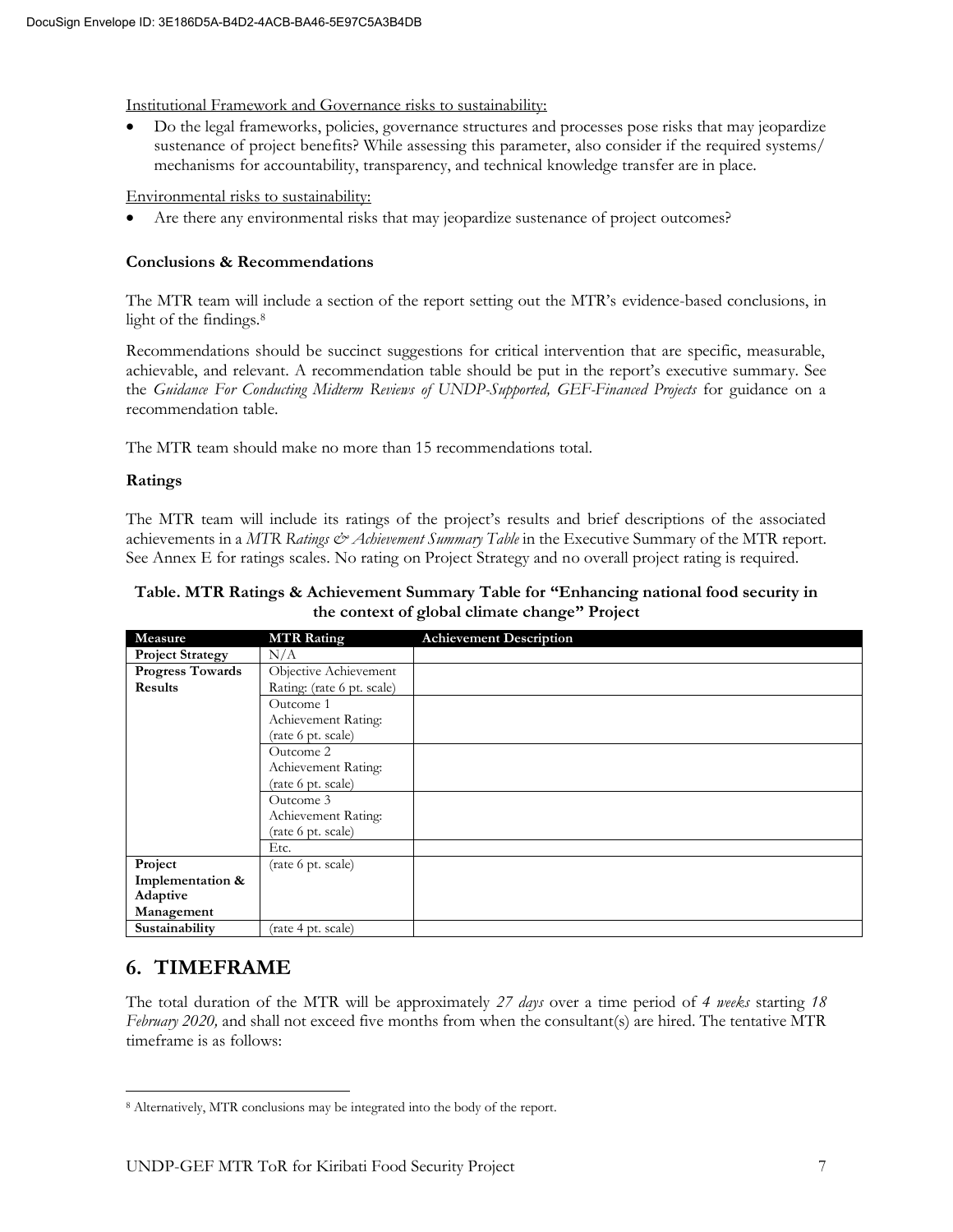| <b>TIME FRAME</b>                                     | <b>ACTIVITY</b>                                                      |
|-------------------------------------------------------|----------------------------------------------------------------------|
| 12 <sup>th</sup> February 2020                        | Application closes                                                   |
| $12th - 17th$ February 2020                           | Select MTR Consultant                                                |
| $18th - 19th$ February 2020                           | Prepare the MTR Consultant; handover of: i)Project Document; ii)     |
|                                                       | Field Mission Documents; and iii) the liaisons with the local        |
|                                                       | consultant, the PIU and the UNDP colleagues                          |
| $20$ <sup>th</sup> - $26$ <sup>th</sup> February 2020 | Preparing draft report                                               |
|                                                       | Incorporating audit trail from feedback on draft report/Finalization |
| $27th$ February – 6 <sup>th</sup> March 2020          | of MTR report (note: accommodate time delay in dates for             |
|                                                       | circulation and review of the draft report)                          |
| $6th - 8th$ March 2020                                | Preparation & Issue of Management Response                           |
| 16 <sup>th</sup> March 2020                           | Expected date of full MTR completion                                 |

## **7. MIDTERM REVIEW DELIVERABLES**

| #              | Deliverable   | Description                                                                                                                                   | Timing             | <b>Responsibilities</b>                                                          |
|----------------|---------------|-----------------------------------------------------------------------------------------------------------------------------------------------|--------------------|----------------------------------------------------------------------------------|
|                | Draft Final   | Full report (using                                                                                                                            |                    | Sent to the                                                                      |
|                | Report        | guidelines on content<br>outlined in Annex B) with<br>annexes                                                                                 | 26th February 2020 | Commissioning Unit,<br>reviewed by RTA,<br>Project Coordinating<br>Unit, GEF OFP |
| $\overline{2}$ | Final Report* | Revised report with audit<br>trail detailing how all<br>received comments have<br>(and have not) been<br>addressed in the final<br>MTR report | 16th March 2020    | Sent to the<br>Commissioning Unit                                                |

\*The final MTR report must be in English. If applicable, the Commissioning Unit may choose to arrange for a translation of the report into a language more widely shared by national stakeholders.

## **8. MTR ARRANGEMENTS**

The principal responsibility for managing this MTR resides with the Commissioning Unit. The Commissioning Unit for this project's MTR is UNDP Pacific Office in Fiji.

The commissioning unit will contract the consultants and ensure the timely provision of per diems and travel arrangements in Kiribati for the MTR team. The Project Team will be responsible for liaising with the MTR team to provide all relevant documents, set up stakeholder interviews, and arrange field visits.

## **9. TEAM COMPOSITION**

A team of two independent consultants will conduct the MTR - one international team leader (with experience and exposure to projects and evaluations in other regions globally) and one local expert from Kiribati. The consultants cannot have participated in the project preparation, formulation, and/or implementation (including the writing of the Project Document) and should not have a conflict of interest with project's related activities.

The selection of consultants will be aimed at maximizing the overall "team" qualities in the following areas:

- Recent experience with result-based management evaluation methodologies and applying SMART indicators and reconstructing or validating baseline scenarios (20%);
- Experience applying SMART indicators and reconstructing or validating baseline scenarios (5%);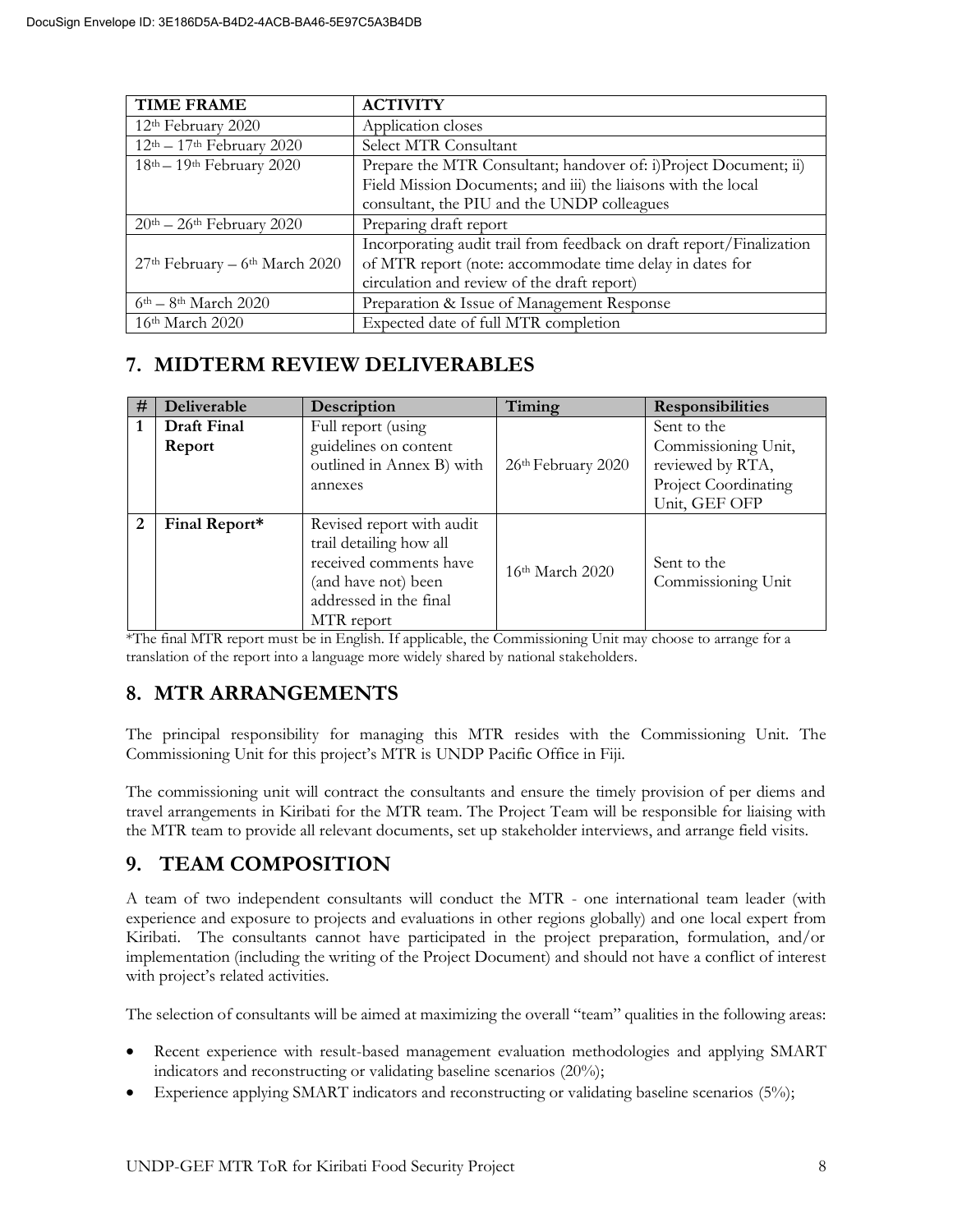- Competence in adaptive management, as applied to Climate Change Adaptation/demonstrated understanding of issues related to gender and climate change adaptation; experience in gender sensitive evaluation and analysis (15%);
- Experience working with the GEF or GEF-evaluations  $(10\%)$ ;
- Experience working in the Pacific region  $(15\%)$ ;
- Work experience in relevant technical areas, climate change adaptation, food security, fisheries, agriculture and other related social sciences for at least 7 years (10%);
- Excellent communication and analytical skills (5%);
- Demonstrable analytical skills (5%);
- Project evaluation/review experiences within UNDP will be considered an asset  $(5\%)$ ;
- A Master's degree in environment, development studies, geography, or other closely related field  $(10\%)$ .

## **10. PAYMENT MODALITIES AND SPECIFICATIONS**

10% of payment upon signing of contract 30% upon submission of the draft MTR report 60% upon finalization of the MTR report

## **11. APPLICATION PROCESS<sup>9</sup>**

#### **Recommended Presentation of Proposal:**

- a) **Letter of Confirmation of Interest and Availability** using the [template](https://intranet.undp.org/unit/bom/pso/Support%20documents%20on%20IC%20Guidelines/Template%20for%20Confirmation%20of%20Interest%20and%20Submission%20of%20Financial%20Proposal.docx)<sup>10</sup> provided by UNDP;
- b) **CV** and a **Personal History Form** [\(P11 form](http://www.undp.org/content/dam/undp/library/corporate/Careers/P11_Personal_history_form.doc)<sup>11</sup>);
- c) **Brief description of approach to work/technical proposal** of why the individual considers him/herself as the most suitable for the assignment, and a proposed methodology on how they will approach and complete the assignment; (max 1 page)
- d) **Financial Proposal** that indicates the all-inclusive fixed total contract price and all other travel related costs (such as flight ticket, per diem, etc), supported by a breakdown of costs, as per template attached to the Letter of Confirmation of Interest template. If an applicant is employed by an organization/company/institution, and he/she expects his/her employer to charge a management fee in the process of releasing him/her to UNDP under Reimbursable Loan Agreement (RLA), the applicant must indicate at this point, and ensure that all such costs are duly incorporated in the financial proposal submitted to UNDP.

All application materials should be submitted to the address: **The Procurement Unit UNDP Pacific Office, Level 8 Kadavu House, 414 Victoria Parade, Suva** in a sealed envelope indicating the following reference "Consultant for *Enhancing National Food Security in the Context of Global Climate Change* Midterm Review" or by email at the following address ONLY: **etenderbox.pacific@undp.org** by **2p.m on the 15th of March 2019.** Incomplete applications will be excluded from further consideration.

**Criteria for Evaluation of Proposal:** Only those applications which are responsive and compliant will be evaluated. Offers will be evaluated according to the Combined Scoring method – where the educational background and experience on similar assignments will be weighted at 70% and the price proposal will weigh as 30% of the total scoring. The applicant receiving the Highest Combined Score that has also

<sup>9</sup> Engagement of the consultants should be done in line with guidelines for hiring consultants in the POPP: <https://info.undp.org/global/popp/Pages/default.aspx> 10

[https://intranet.undp.org/unit/bom/pso/Support%20documents%20on%20IC%20Guidelines/Template%20for%20Confirma](https://intranet.undp.org/unit/bom/pso/Support%20documents%20on%20IC%20Guidelines/Template%20for%20Confirmation%20of%20Interest%20and%20Submission%20of%20Financial%20Proposal.docx) [tion%20of%20Interest%20and%20Submission%20of%20Financial%20Proposal.docx](https://intranet.undp.org/unit/bom/pso/Support%20documents%20on%20IC%20Guidelines/Template%20for%20Confirmation%20of%20Interest%20and%20Submission%20of%20Financial%20Proposal.docx)

<sup>11</sup> [http://www.undp.org/content/dam/undp/library/corporate/Careers/P11\\_Personal\\_history\\_form.doc](http://www.undp.org/content/dam/undp/library/corporate/Careers/P11_Personal_history_form.doc)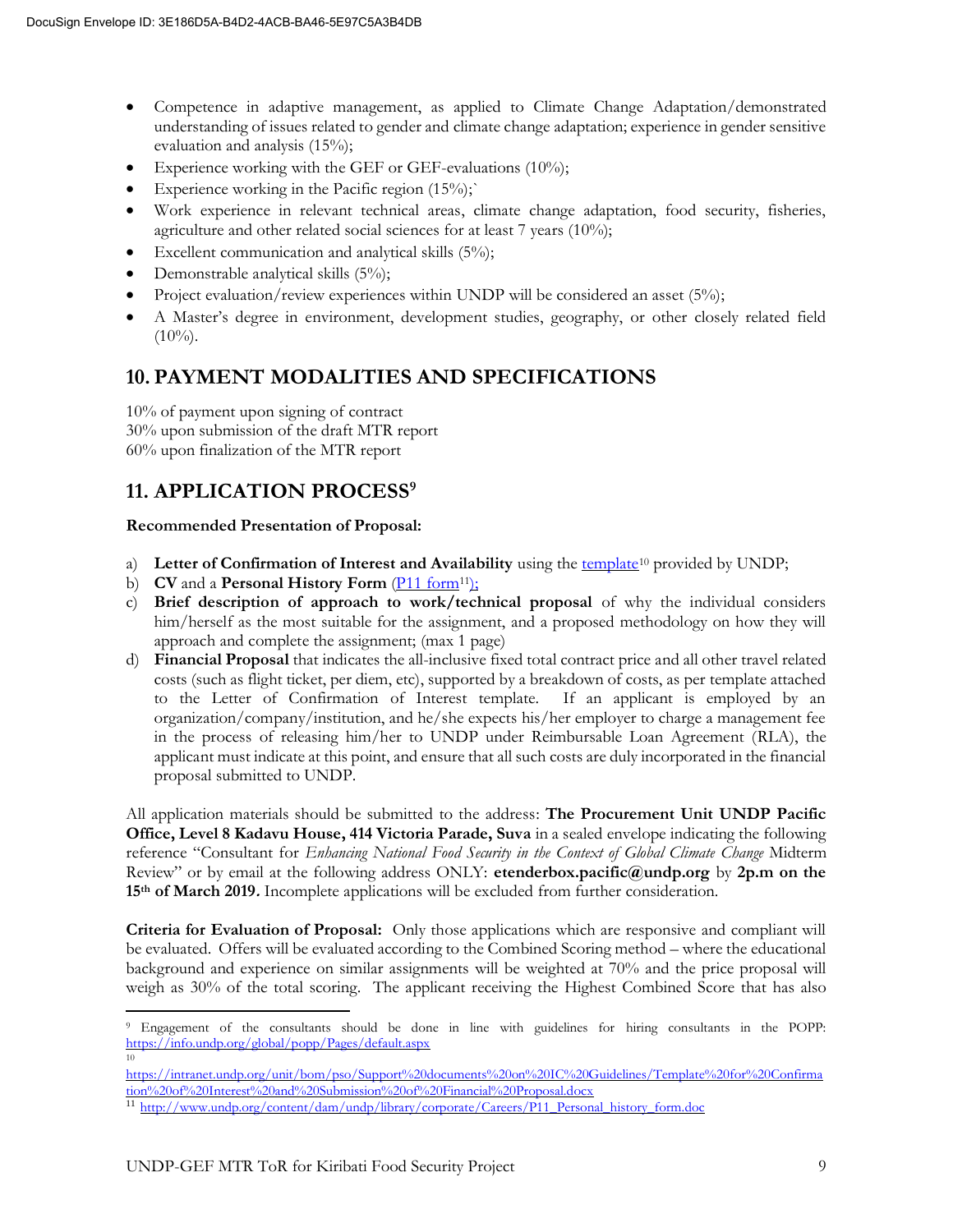accepted UNDP's General Terms and Conditions will be awarded the contract.

**ToR ANNEX A: List of Documents to be reviewed by the MTR Team** 

- 1. PIF
- 2. UNDP Initiation Plan
- 3. UNDP Project Document
- 4. UNDP Environmental and Social Screening results
- 5. Project Inception Report
- 6. All Project Implementation Reports (PIR's)
- 7. Quarterly progress reports and work plans of the various implementation task teams
- 8. Audit reports
- 9. Finalized GEF Climate Change Adaptation Tracking Tools at CEO endorsement and midterm
- 10. Oversight mission reports
- 11. All monitoring reports prepared by the project
- 12. Financial and Administration guidelines used by Project Team

The following documents will also be available:

- 13. Project operational guidelines, manuals and systems
- 14. UNDP country/countries programme document(s)
- 15. Minutes of the Project Steering Committee Meetings and other meetings (i.e. Project Appraisal Committee meetings)
- 16. Project site location maps

**ToR ANNEX B: Guidelines on Contents for the Midterm Review Report**<sup>12</sup>

- **i.** Basic Report Information *(for opening page or title page)*
	- Title of UNDP supported GEF financed project
	- UNDP PIMS# and GEF project ID#
	- MTR time frame and date of MTR report
	- Region and countries included in the project
	- GEF Operational Focal Area/Strategic Program
	- Executing Agency/Implementing Partner and other project partners
	- MTR team members
	- Acknowledgements
- **ii.** Table of Contents
- **iii.** Acronyms and Abbreviations
- **1.** Executive Summary *(3-5 pages)*
	- Project Information Table
	- Project Description (brief)
	- Project Progress Summary (between 200-500 words)
	- MTR Ratings & Achievement Summary Table
	- Concise summary of conclusions
	- Recommendation Summary Table
- **2.** Introduction *(2-3 pages)*
	- Purpose of the MTR and objectives
	- Scope & Methodology: principles of design and execution of the MTR, MTR approach and data collection methods, limitations to the MTR
	- Structure of the MTR report

<sup>&</sup>lt;sup>12</sup> The Report length should not exceed 40 pages in total (not including annexes).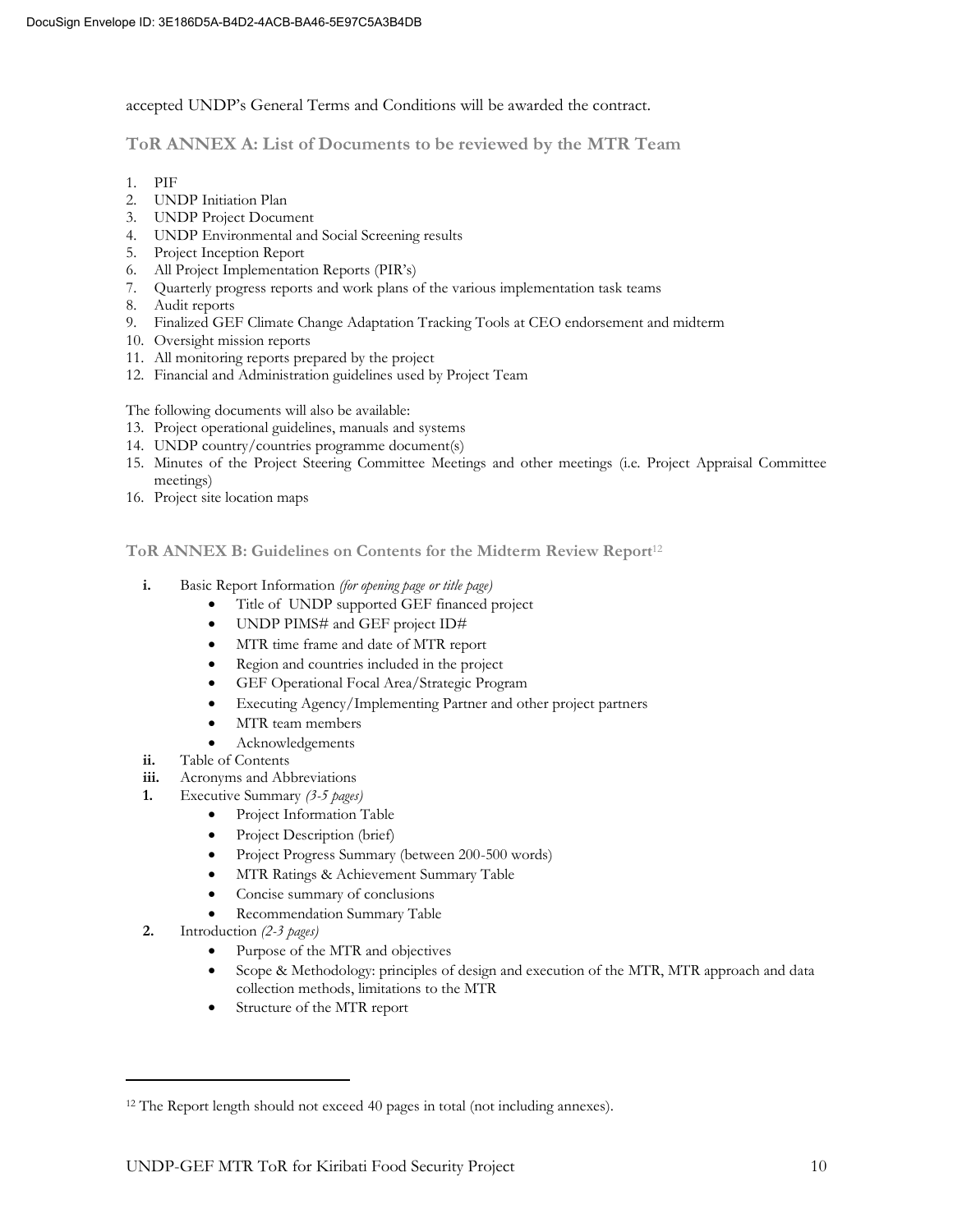- **3.** Project Description and Background Context *(3-5 pages)*
	- Development context: environmental, socio-economic, institutional, and policy factors relevant to the project objective and scope
	- Problems that the project sought to address: threats and barriers targeted
	- Project Description and Strategy: objective, outcomes and expected results, description of field sites (if any)
	- Project Implementation Arrangements: short description of the Project Board, key implementing partner arrangements, etc.
	- Project timing and milestones
	- Main stakeholders: summary list
- **4.** Findings *(12-14 pages)*
	- **4.1** Project Strategy
		- Project Design
		- Results Framework/Logframe
	- **4.2** Progress Towards Results
		- Progress towards outcomes analysis
		- Remaining barriers to achieving the project objective
	- **4.3** Project Implementation and Adaptive Management
		- Management Arrangements
		- Work planning
		- Finance and co-finance
		- Project-level monitoring and evaluation systems
		- Stakeholder engagement
		- **Reporting**
		- **Communications**
	- **4.4** Sustainability
		- Financial risks to sustainability
		- Socio-economic to sustainability
		- Institutional framework and governance risks to sustainability
		- Environmental risks to sustainability
- **5.** Conclusions and Recommendations *(4-6 pages)*
	- **5.1 Conclusions** 
		- Comprehensive and balanced statements (that are evidence-based and connected to the MTR's
		- findings) which highlight the strengths, weaknesses and results of the project
	- **5.2** Recommendations
		- Corrective actions for the design, implementation, monitoring and evaluation of the project
		- Actions to follow up or reinforce initial benefits from the project
		- Proposals for future directions underlining main objectives
- **6.** Annexes
	- MTR ToR (excluding ToR annexes)
	- MTR evaluative matrix (evaluation criteria with key questions, indicators, sources of data, and methodology)
	- Example Questionnaire or Interview Guide used for data collection
	- Ratings Scales
	- MTR mission itinerary
	- List of persons interviewed
	- List of documents reviewed
	- Co-financing table (if not previously included in the body of the report)
	- Signed UNEG Code of Conduct form
	- Signed MTR final report clearance form
	- *Annexed in a separate file:* Audit trail from received comments on draft MTR report
	- *Annexed in a separate file:* Relevant midterm CCA tracking tools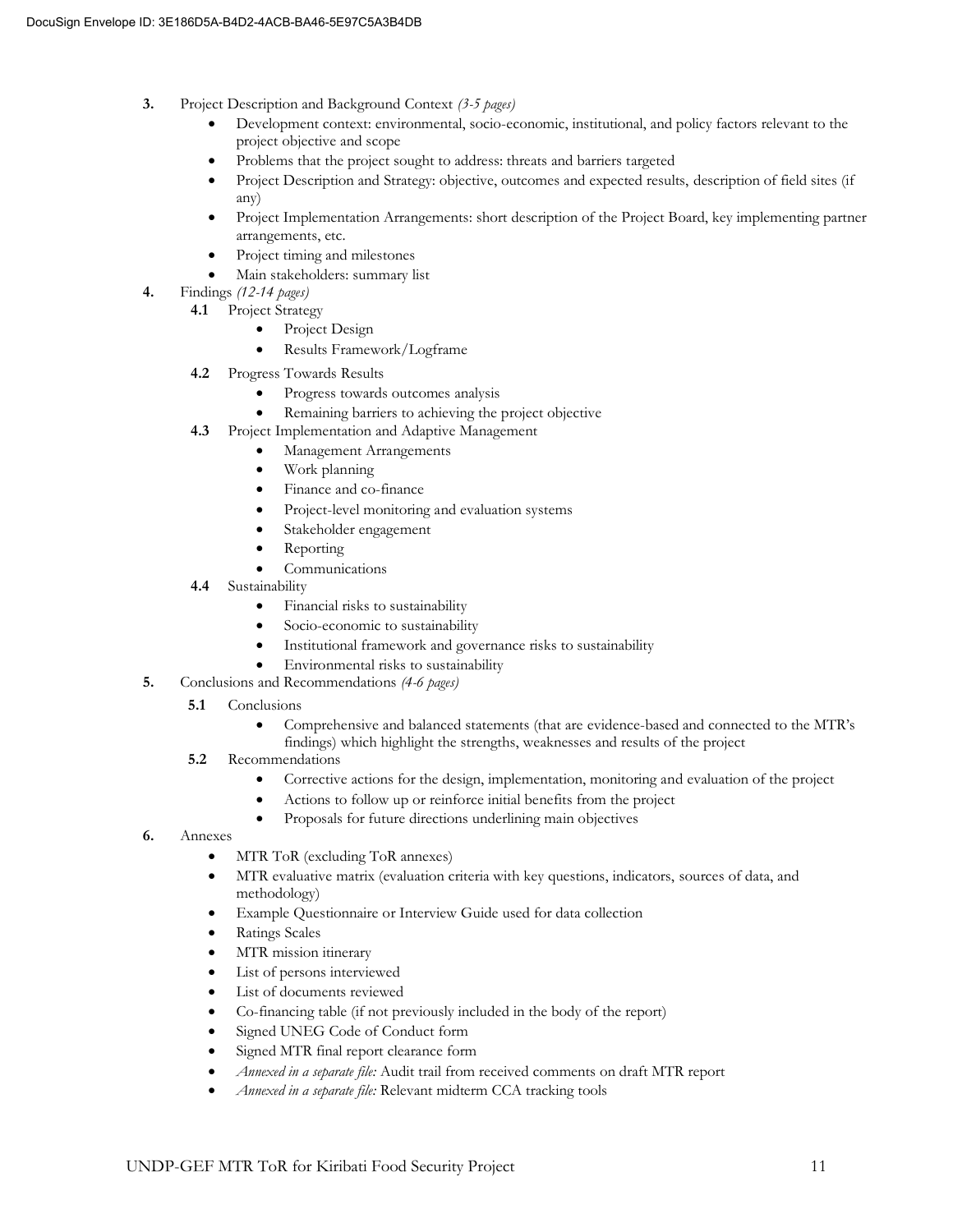| <b>Evaluative Questions</b>                                                                                                                                                                                                                                                                                                              | Indicators                                                                                                                                                                                            | <b>Sources</b>                                                                                                                                                       | Methodology                                                                                                         |  |  |  |
|------------------------------------------------------------------------------------------------------------------------------------------------------------------------------------------------------------------------------------------------------------------------------------------------------------------------------------------|-------------------------------------------------------------------------------------------------------------------------------------------------------------------------------------------------------|----------------------------------------------------------------------------------------------------------------------------------------------------------------------|---------------------------------------------------------------------------------------------------------------------|--|--|--|
| Project Strategy: To what extent is the project strategy relevant to country priorities, country ownership,                                                                                                                                                                                                                              |                                                                                                                                                                                                       |                                                                                                                                                                      |                                                                                                                     |  |  |  |
| and the best route towards expected results?                                                                                                                                                                                                                                                                                             |                                                                                                                                                                                                       |                                                                                                                                                                      |                                                                                                                     |  |  |  |
| <i>(include evaluative</i> )<br>question(s))                                                                                                                                                                                                                                                                                             | (i.e. relationships established,<br>level of coherence between<br>project design and<br>implementation approach,<br>specific activities conducted,<br>quality of risk mitigation<br>strategies, etc.) | (i.e. project documents,<br>national policies or strategies,<br>websites, project staff, project<br>partners, data collected<br>throughout the MTR mission,<br>etc.) | (i.e. document analysis, data<br>analysis, interviews with<br>project staff, interviews<br>with stakeholders, etc.) |  |  |  |
|                                                                                                                                                                                                                                                                                                                                          |                                                                                                                                                                                                       |                                                                                                                                                                      |                                                                                                                     |  |  |  |
|                                                                                                                                                                                                                                                                                                                                          |                                                                                                                                                                                                       |                                                                                                                                                                      |                                                                                                                     |  |  |  |
| achieved thus far?                                                                                                                                                                                                                                                                                                                       |                                                                                                                                                                                                       | Progress Towards Results: To what extent have the expected outcomes and objectives of the project been                                                               |                                                                                                                     |  |  |  |
|                                                                                                                                                                                                                                                                                                                                          |                                                                                                                                                                                                       |                                                                                                                                                                      |                                                                                                                     |  |  |  |
|                                                                                                                                                                                                                                                                                                                                          |                                                                                                                                                                                                       |                                                                                                                                                                      |                                                                                                                     |  |  |  |
|                                                                                                                                                                                                                                                                                                                                          |                                                                                                                                                                                                       |                                                                                                                                                                      |                                                                                                                     |  |  |  |
| Project Implementation and Adaptive Management: Has the project been implemented efficiently, cost-<br>effectively, and been able to adapt to any changing conditions thus far? To what extent are project-level<br>monitoring and evaluation systems, reporting, and project communications supporting the project's<br>implementation? |                                                                                                                                                                                                       |                                                                                                                                                                      |                                                                                                                     |  |  |  |
|                                                                                                                                                                                                                                                                                                                                          |                                                                                                                                                                                                       |                                                                                                                                                                      |                                                                                                                     |  |  |  |
|                                                                                                                                                                                                                                                                                                                                          |                                                                                                                                                                                                       |                                                                                                                                                                      |                                                                                                                     |  |  |  |
|                                                                                                                                                                                                                                                                                                                                          |                                                                                                                                                                                                       |                                                                                                                                                                      |                                                                                                                     |  |  |  |
| Sustainability: To what extent are there financial, institutional, socio-economic, and/or environmental<br>risks to sustaining long-term project results?                                                                                                                                                                                |                                                                                                                                                                                                       |                                                                                                                                                                      |                                                                                                                     |  |  |  |
|                                                                                                                                                                                                                                                                                                                                          |                                                                                                                                                                                                       |                                                                                                                                                                      |                                                                                                                     |  |  |  |
|                                                                                                                                                                                                                                                                                                                                          |                                                                                                                                                                                                       |                                                                                                                                                                      |                                                                                                                     |  |  |  |
|                                                                                                                                                                                                                                                                                                                                          |                                                                                                                                                                                                       |                                                                                                                                                                      |                                                                                                                     |  |  |  |
|                                                                                                                                                                                                                                                                                                                                          |                                                                                                                                                                                                       |                                                                                                                                                                      |                                                                                                                     |  |  |  |

## **ToR ANNEX C: Midterm Review Evaluative Matrix Template**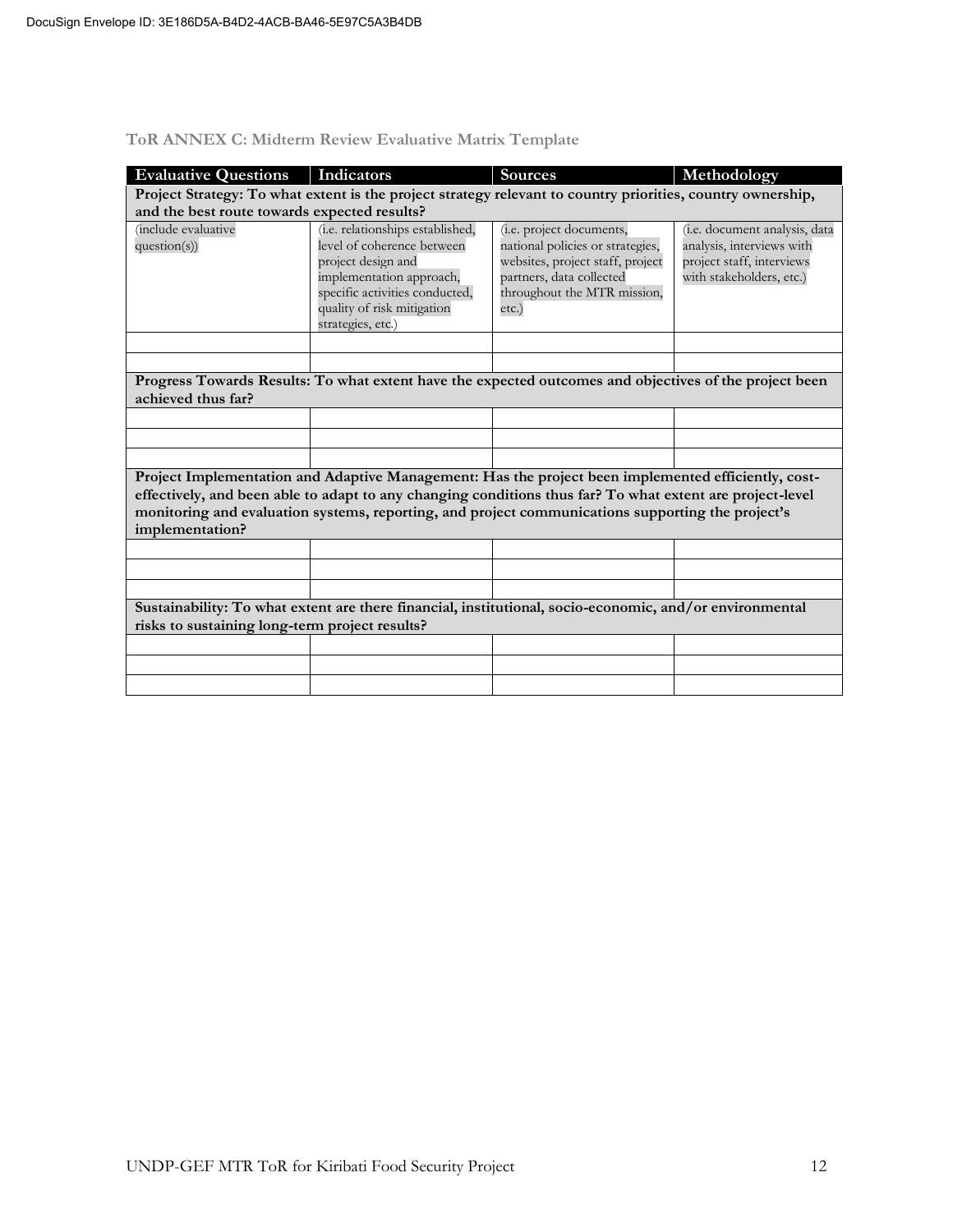#### **ToR ANNEX D: UNEG Code of Conduct for Evaluators/Midterm Review Consultants<sup>13</sup>**

#### **Evaluators/Consultants:**

- 1. Must present information that is complete and fair in its assessment of strengths and weaknesses so that decisions or actions taken are well founded.
- 2. Must disclose the full set of evaluation findings along with information on their limitations and have this accessible to all affected by the evaluation with expressed legal rights to receive results.
- 3. Should protect the anonymity and confidentiality of individual informants. They should provide maximum notice, minimize demands on time, and respect people's right not to engage. Evaluators must respect people's right to provide information in confidence, and must ensure that sensitive information cannot be traced to its source. Evaluators are not expected to evaluate individuals, and must balance an evaluation of management functions with this general principle.
- 4. Sometimes uncover evidence of wrongdoing while conducting evaluations. Such cases must be reported discreetly to the appropriate investigative body. Evaluators should consult with other relevant oversight entities when there is any doubt about if and how issues should be reported.
- 5. Should be sensitive to beliefs, manners and customs and act with integrity and honesty in their relations with all stakeholders. In line with the UN Universal Declaration of Human Rights, evaluators must be sensitive to and address issues of discrimination and gender equality. They should avoid offending the dignity and self-respect of those persons with whom they come in contact in the course of the evaluation. Knowing that evaluation might negatively affect the interests of some stakeholders, evaluators should conduct the evaluation and communicate its purpose and results in a way that clearly respects the stakeholders' dignity and self-worth.
- 6. Are responsible for their performance and their product(s). They are responsible for the clear, accurate and fair written and/or oral presentation of study limitations, findings and recommendations.
- 7. Should reflect sound accounting procedures and be prudent in using the resources of the evaluation.

#### **MTR Consultant Agreement Form**

| Agreement to abide by the Code of Conduct for Evaluation in the UN System:                                            |  |  |  |  |
|-----------------------------------------------------------------------------------------------------------------------|--|--|--|--|
|                                                                                                                       |  |  |  |  |
|                                                                                                                       |  |  |  |  |
| I confirm that I have received and understood and will abide by the United Nations Code of Conduct for<br>Evaluation. |  |  |  |  |
|                                                                                                                       |  |  |  |  |
|                                                                                                                       |  |  |  |  |

**ToR ANNEX E: MTR Ratings**

<sup>13</sup> [www.undp.org/unegcodeofconduct](http://www.undp.org/unegcodeofconduct)